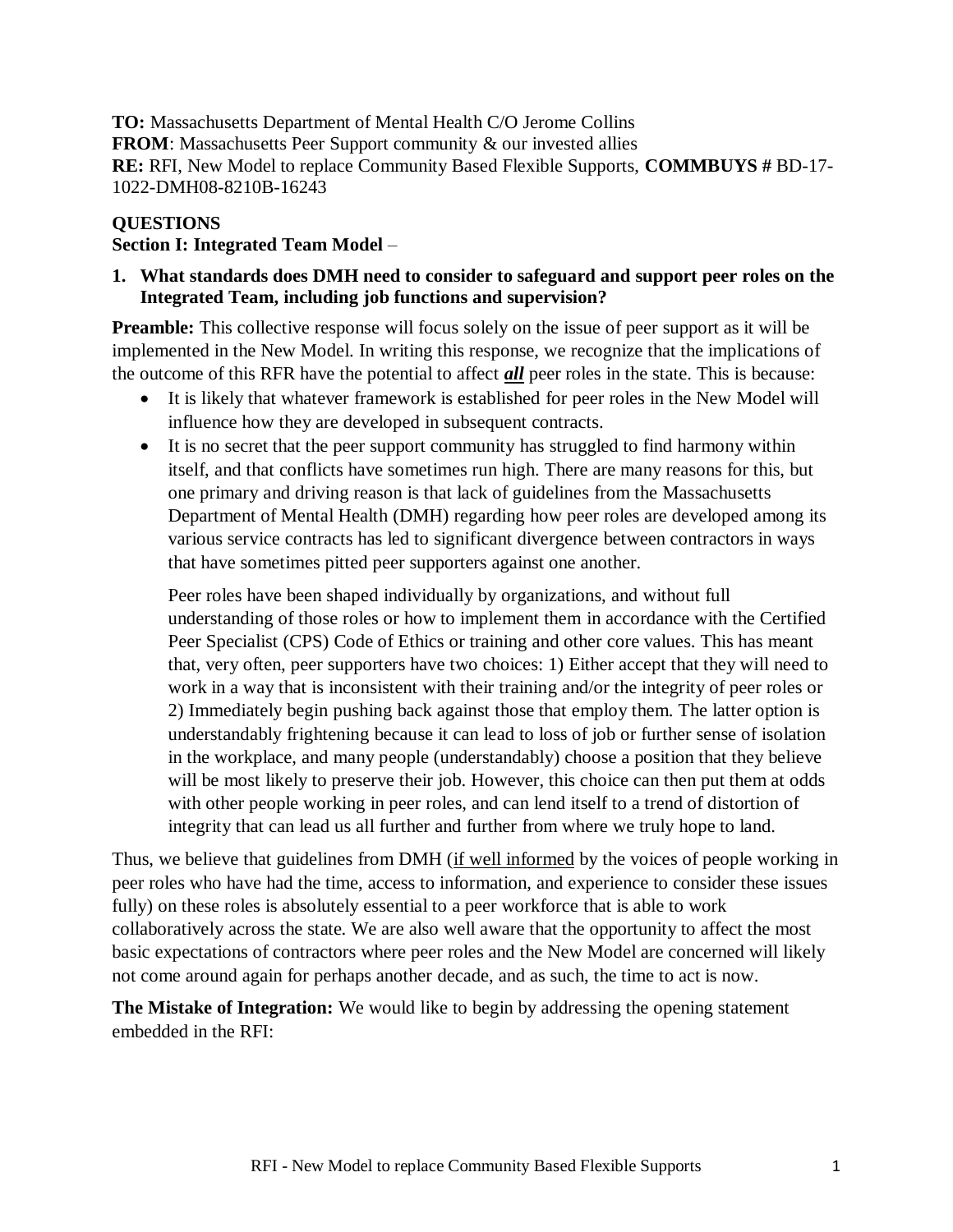*"Given that the integrated team will ensure that the full complement of services are available to all individuals and that the team will continue to serve individuals as they move between settings…"*

We would like to be clear that this is an assumption that we <u>do not</u> believe to necessarily be true. It has not been demonstrated to be accurate in practice across the state, and integration onto teams has served as a substantial barrier to integrity where peer roles are concerned. What actually contributes to access for *any* role includes (but is not limited to):

- adequate and consistent training and supervision for employees,
- adequate funding leading to the ability to hire enough well-trained, qualified employees to each role and then retain them,
- minimizing paperwork and other administrative tasks that detract from ability to focus on the human part of the job, and
- clarity about mission and priorities, so that people can focus on doing their job well.

As aforementioned, integration is a particular risk when it comes to peer roles. In fact, we have seen peer roles be most successful under the following models:

- Peer roles sub-contracted by the clinical/traditional organization out to a peer-run organization that then trains, hires and supervise those roles and supports them to go back into that organization to offer peer support
- All peer roles in an organization coordinated as a part of a 'peer team' where hiring, training, supervision, meetings (etc.) are concerned, and then each person in a peer role is assigned to particular areas or tasks within the organization that they go out and do for the bulk of their day (while still maintaining membership with that peer team)

Essentially, what we believe is generally most effective is the *opposite* of integration, at least where peer roles are concerned. However, this is not to be confused with a role that is not fully visible and accessible within each organization. That is a goal that we share with DMH, and what follows are our best recommendations at achieving that aim.

**Supporting Peer Roles**: Peer support is based on the idea of commonality or shared experiences. However, peer support is not simply about how each person in a relationship identifies individually, but also how they interact with and relate to one another. In that regard, it is essential to remember that true peers (in any context) do not hold power over one another, and both have the capacity to learn from and be impacted by each other (mutuality). This understanding (often lacking in environments where peer roles are employed) is essential to understanding what a peer role should look like, or how best to support it. In order to adequately support the peer role in the New Model, at a minimum, here is what must be included:

• **Ratio**: There should be a minimum of 1 FTE of peer roles per every 30 people receiving supports at a given organization. In organizations where ratios result in fewer than 5 FTEs of people working in peer roles, that organization should be required to support paid time for those employees to network, consult with and otherwise receive additional support from other peer-oriented groups (Recovery Learning Communities, etc.).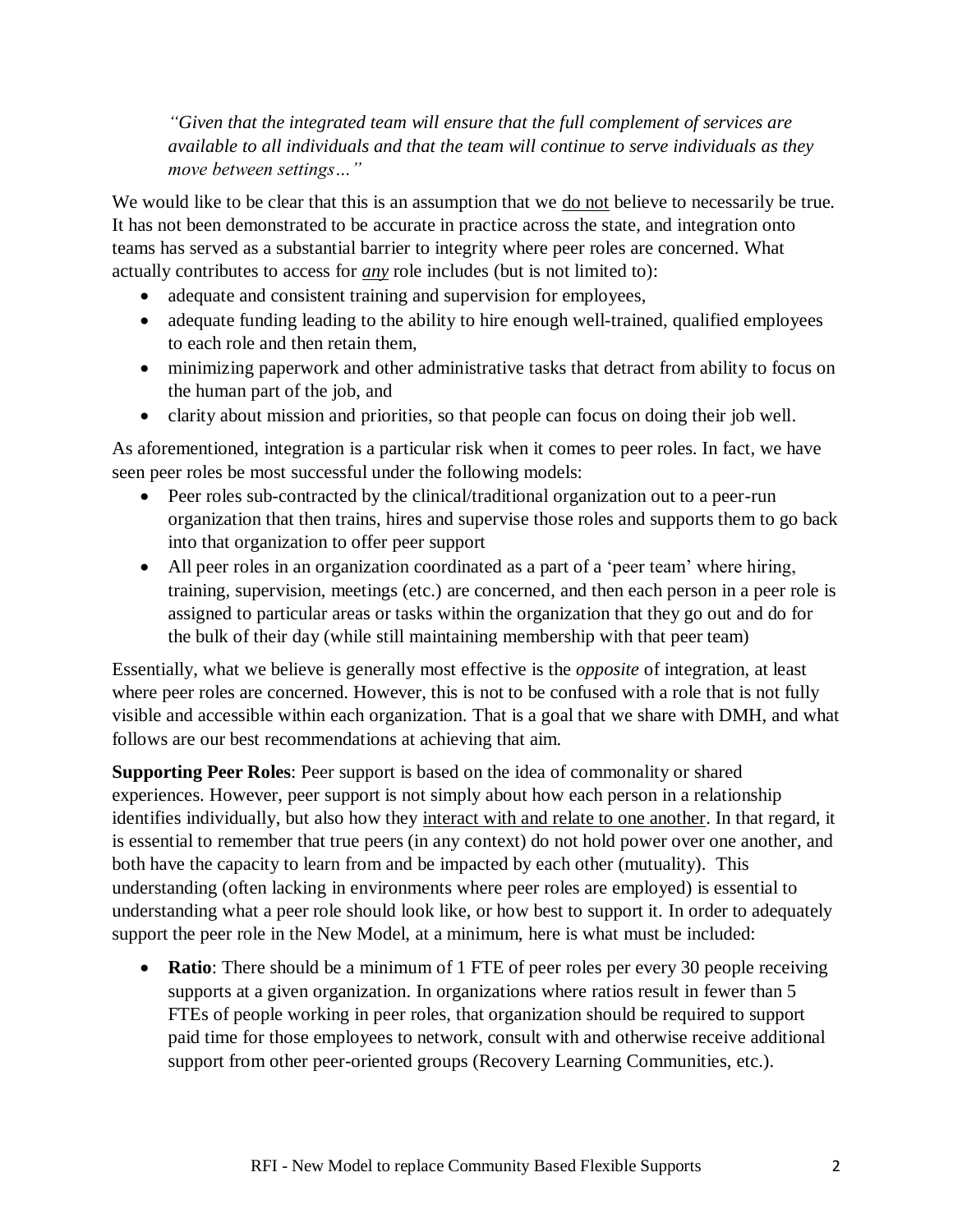- **Payrate**: In order to attract and retain a high-quality peer support workforce (and move the system further away from the myth that peer roles are low-skill, entry level positions designed primarily for the rehab of the individual employed), the pay scale should be set with a starting point for direct peer support that reflects the abundance of life experience that they are bringing. The starting rate should be no less than \$15.00 per hour (more in areas where cost of living is highest, with financial recognition given for completion of core trainings like CPS).
- **Supervision**: All organizations should offer leadership roles within the peer support framework, so that people in peer roles are supervised by people who have worked and been trained in peer support. (This also helps to create a ladder for potential job growth.) At a minimum, individuals supervising peer roles should be required to attend an approved training specifically focused on understanding and providing oversight for peer roles. Generalized training on peer roles should also be provided to all employees at the organization to help reduce the potential for a hostile work environment that can result when a role is misunderstood and an employee becomes isolated or devalued.
- **Training:** All organizations should be required to provide paid time and support for individuals in peer roles to seek outside training and networking opportunities on an ongoing basis, even if that support is more limited for other roles in the same organization. No organization in the New Model will be equipped to provide all (or even most) training or networking support internally. Most other roles provide an internal opportunity for shared learning and networking because of the sheer numbers of other people employed in those roles, and/or because the organization has many years of experience with that role. Neither is true in the case of peer roles, and this sort of training and networking is essential to developing and retaining a highly qualified peer workforce.
- **Code of Ethics**: All organizations employing peer roles under the New Model should be required to demonstrate how they will shape those roles in a way that is consistent with the Massachusetts Certified Peer Specialist Code of Ethics. We are not aware that any other professional would be asked to work in a way that is in conflict with their Code of Ethics, and it is essential that people in peer roles also not be asked to do this.
- **Core Tasks**: There has been a general lack of clarity across Massachusetts organizations about what someone working in a peer role can and can't be asked to do. In order to demonstrate clear understanding, organizations should be required to submit job descriptions that are specific to the peer role. They should also be asked to demonstrate that they understand that the following tasks are
	- <sup>o</sup> **Participation in the Medication Administration Program**: Although it is reasonable that someone in a peer role may (upon request of the person receiving supports) assist with learning about different treatments, thinking through how to approach doctors with specific requests, and so on, there is never a time when someone in a peer role should be responsible for any part of the MAP program or attending a MAP class, up to and including delivering pre-packaged pills. At a minimum, this conflicts with #10, Dual Roles, CPS Code of Ethics.
	- o **Participation in a Rep**-**Payeeship Arrangement:** Although it is reasonable that someone in a peer role may (upon request of the person supported) assist with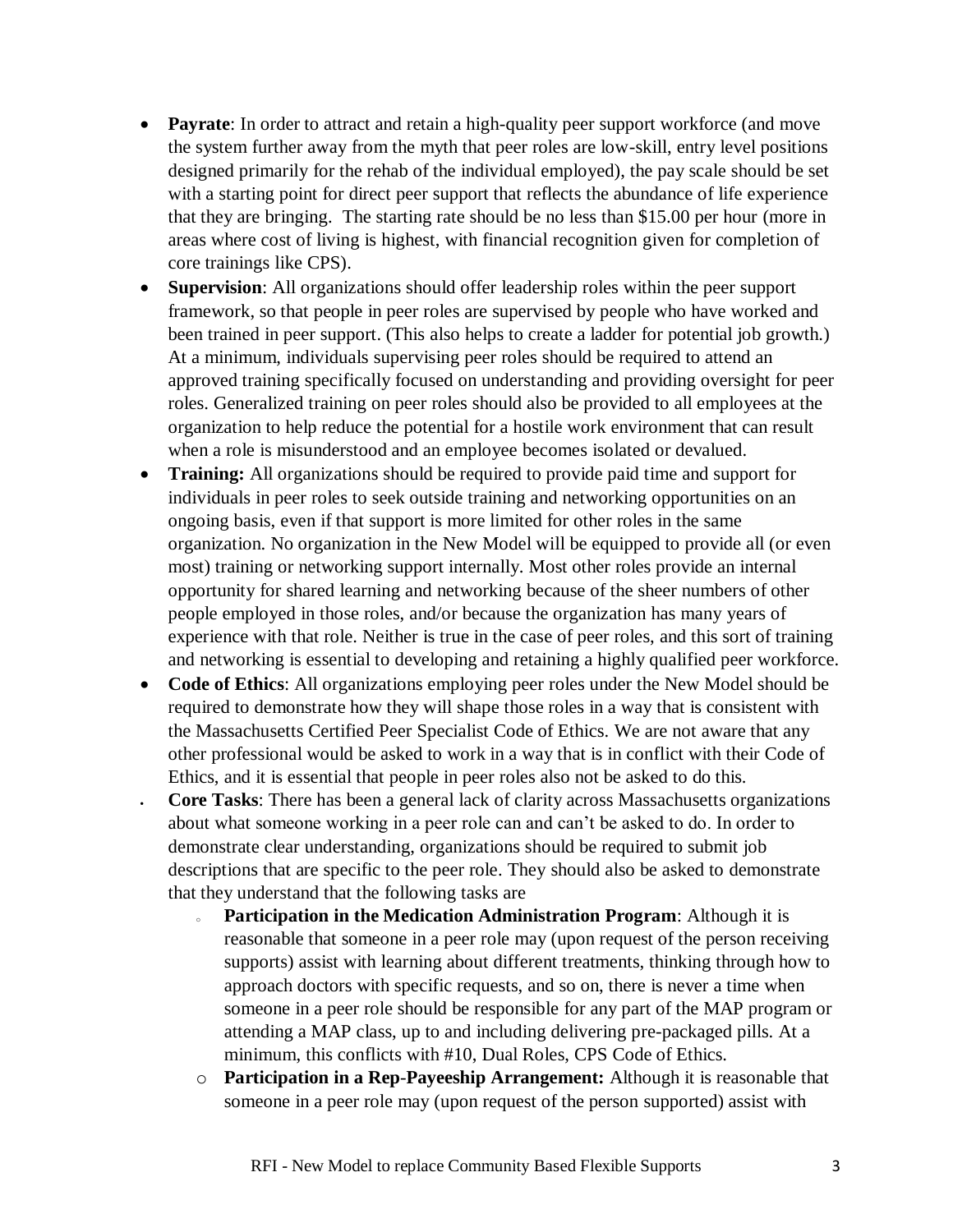learning about their rights, think through steps they may want to take to become more independent with their money, learn skills like bill paying, etc., at no time should someone working in a peer role be responsible for anything related to a rep-payeeship arrangement, up to and including delivering related daily funds. At a minimum, this conflicts with #10, Dual Roles, CPS Code of Ethics.

- o **Routine Notes:** Although it is reasonable that someone in a peer role may take their own notes for the purpose of memory, scheduling, etc. (just as someone receiving services might also do), at no time should someone in a peer role be responsible for writing routine notes about someone, especially notes that would go in a paper or electronic file or otherwise become a part of a permanent record. At a minimum, this conflicts with #7, Respect for Privacy, CPS Code of Ethics.
- o **Completing Treatment Plans or Assessments:** Although it is reasonable that someone in a peer role (upon request of the person receiving services) might support someone to think through what they want to put on their treatment plan, or even attend a treatment planning meeting with that person, at no time should someone in a peer role be responsible for leading this process or participating in any way that is not guided and initiated by the person receiving supports. At a minimum, this conflicts with #10, Dual Roles, CPS Code of Ethics.
- o **Reading Files or Notes:** Although it is reasonable to share with someone in a peer role if there has been a recent incident of violence or other notable issue with immediate implications (just like one might with any other human being in proximity), at no point should a person in a peer role be expected to routinely read files or notes on a person or otherwise receive information about them. At a minimum, this conflicts with #7, Respect for Privacy, CPS Code of Ethics
- o **Attendance at Meetings:** Although it is reasonable (and even desirable) for individuals in peer roles to be included in best practice, advisory, quality management, and policy setting meetings (etc.,), at no time should people in peer roles be expected to attend meetings where individuals receiving services are routinely discussed when they are not also present and/or have requested the presence of that peer supporter. At a minimum, this conflicts with #10, Dual Roles, CPS Code of Ethics.

Participation in any of these tasks represents a violation of the CPS Code of Ethics and a disconnect with the overall mission and values of peer roles. Participation in these activities causes serious mission drift, and dramatically reduces the efficacy of the people attempting to provide this support. Participation in these activities are also precisely what leads to peer roles being less available or inaccessible to people receiving services (because they are being pulled into other tasks that take them away from people, and/or because they no longer even look like peer roles, etc.).

What we are seeking is in line with national peer specialist guidelines (see: [na4ps.files.wordpress.com/2012/09/nationalguidelines1.pdf\)](https://na4ps.files.wordpress.com/2012/09/nationalguidelines1.pdf), and consistent with what research tells us lead to the best outcomes (see<http://www.psresources.info/the-evidence> and local